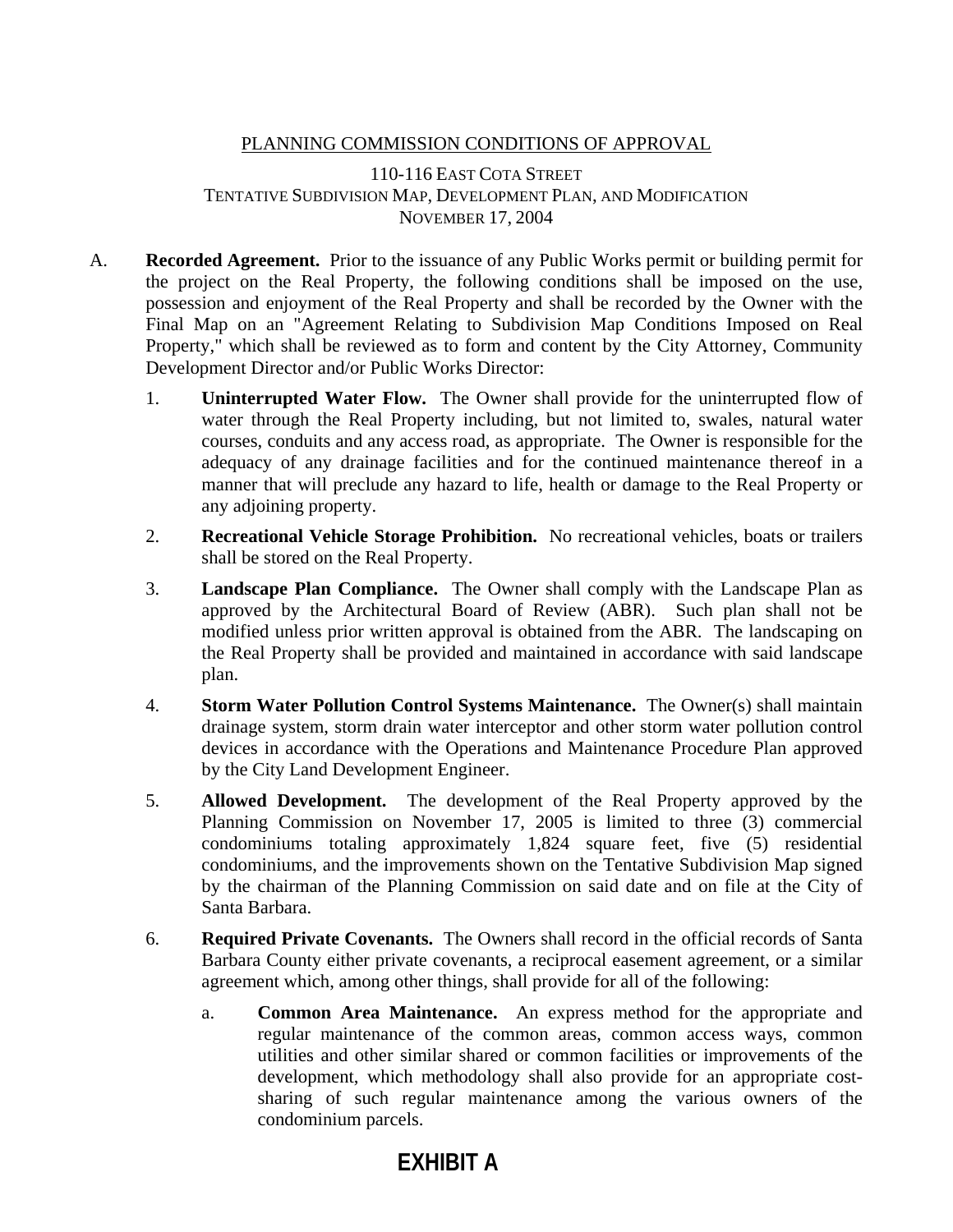- b. **Garages Available for Parking.** A covenant that includes a requirement that all garages be kept open and available for the parking of vehicles owned by the residents of the property in the manner for which the garages were designed and permitted.
- c. **Landscape Maintenance.** A covenant that provides that the landscaping shown on the approved Landscaping Plan shall be maintained and preserved at all times in accordance with the Plan.
- d. **Storm Water Pollution Control Systems Maintenance.** A covenant that provides that the drainage system, storm drain water interceptor and other storm water pollution control devices shall be maintained in accordance with the Operations and Maintenance Procedure Plan approved by the City Land Development Engineer.
- e. **Covenant Enforcement.** A covenant that permits each owner to contractually enforce the terms of the private covenants, reciprocal easement agreement, or similar agreement required by this condition and which also provides that such covenants may be enforced by the owners' association in accordance with the requirements of the state Subdivision Sales Law.
- B. **Design Review.** The following is subject to the review and approval of the Architectural Board of Review (ABR):
	- 1. **Lighting.** Exterior lighting, where provided, shall be consistent with the City's Lighting Ordinance. No floodlights shall be allowed. Lighting shall be directed toward the ground.
	- 2. **Trash Enclosure Provision.** A trash enclosure with an area for recycling containers shall be provided on the Real Property and screened from view from surrounding properties and the street. Such structure shall be located at least five (5) feet from any building unless protected with fire sprinklers.
	- 3. **Screened Check Valve/Backflow.** The check valve or anti-backflow devices for fire sprinkler (and irrigation) systems shall be provided in a location screened from public view or included in the exterior wall of the building.
- C. **Public Works Submittal Prior to Final Map Recordation.** The Owner shall submit the following or evidence of completion of the following to the Public Works Department prior to the approval and recordation of the Final Map for the project:
	- 1. **Water Rights Assignment.** Prior to the issuance of any Public Works permit or Building permit for the project on the Real Property, the Owner shall assign to the City of Santa Barbara the exclusive right to extract water from under the Real Property. Said assignment and any related agreements are subject to the review and approval of the City Attorney and the City Public Works Director. Said agreement shall be recorded in the Office of the County Recorder.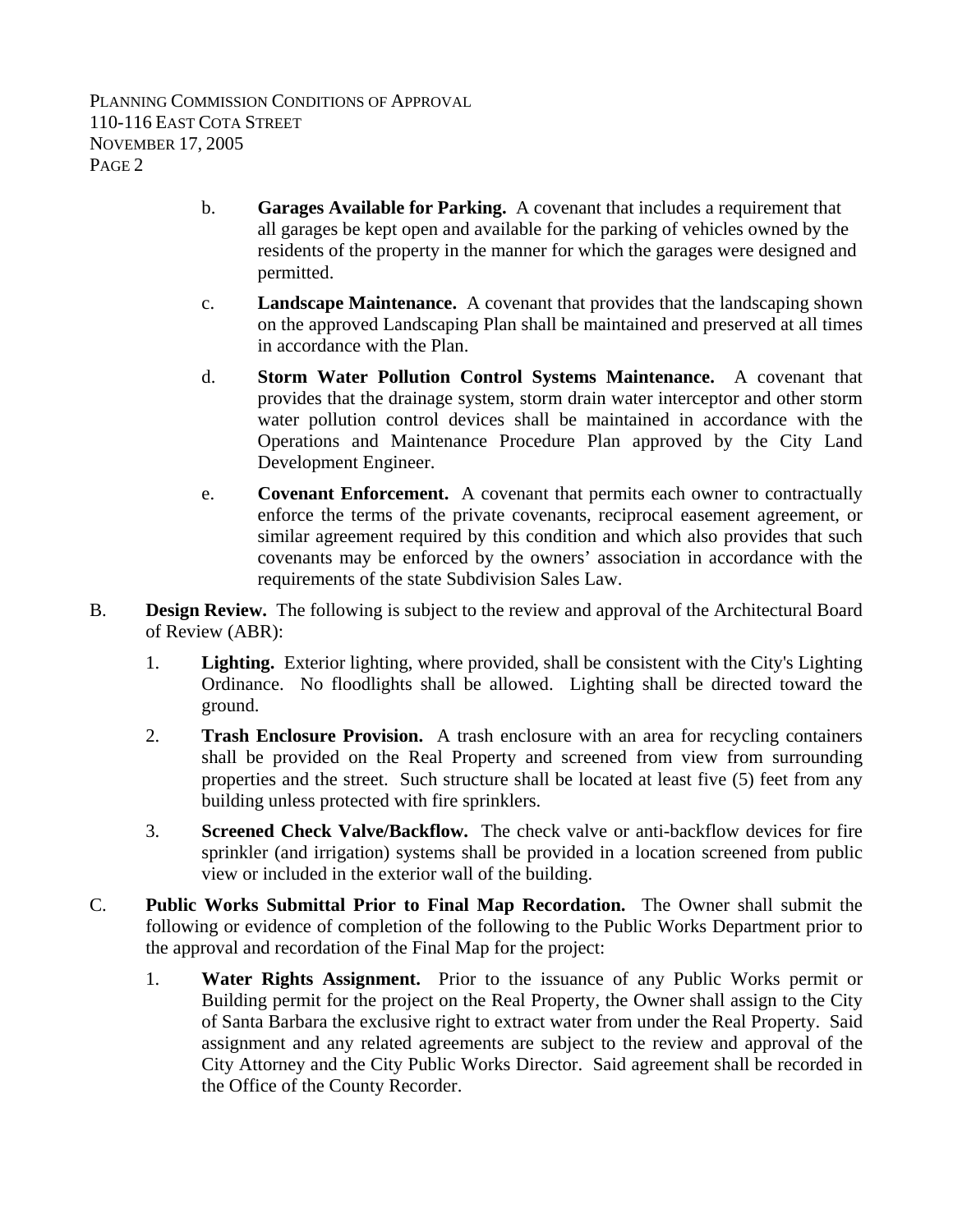- 2. **Final Map Preparation.** The Final Map shall be prepared by a licensed land surveyor or registered civil engineer in conformance with current Subdivision Map Act requirements and in conformance with the requirements of the City Survey Control Ordinance.
- 3. **Storm Drain Operation and Maintenance Plan Required.** The Owner shall provide an Operations and Maintenance Procedure Plan (describing replacement schedules for pollution absorbing filters, etc.) for the operation and use of the storm drain surface pollutant interceptor. The Plan shall be reviewed and approved by the Land Development Engineer.
- 4. **Public Street Improvements.** The Owner shall submit building plans for construction of drainage and street improvements along the subject property road frontage on Cota Street. As determined by the Public Works Department, the improvements shall include driveway apron modified to meet Title 24 requirements, underground utilities serving the parcel, drainage system (curb drain outlets, slot/trench drain, drop inlet) preserve and/or reset contractor stamp and/or survey monuments, pollution prevention interceptor device, biofilter/swale, and provide adequate positive drainage from site. Where tree roots are the cause of the damage, the roots are to be pruned under the direction of the City Arborist. The building plans shall be prepared by a registered civil engineer or licensed architect and reviewed and signed by the City Engineer.
- 5. **Lot Merger.** The Real Property known as APN 031-201-003 and APN 031-201-030 shall be merged into one (1) legal parcel, following the procedure in the Municipal Code.
- 6. **Separate Water Meters.** Separate water meters are required for each individual dwelling unit, which may be installed with a meter manifold. Owner shall provide flow calculations from a registered civil engineer, for water, fire, and irrigation metered services larger than 5/8-inch. Flow calculations and hydraulic design are the responsibility of the developer/engineer.
- 7. **Buy-in Fees.** Owner is required to pay all associated buy-in fees for establishing new water and/or sewer connections.
- 8. **Sewer Location.** Owner to identify the location of the proposed sewer location. If the existing or proposed sewer connection is located within the nonpublic paved driveway on adjacent Vera Cruz Park, an encroachment permit or sewer easement shall be obtained from the City.
- 9. **Storm Water Quality Control.** The Owner shall apply storm water quality control guidelines to the project per the Public Works Department Construction Project Best Management Practices.
- D. **Required Prior to Building Permit Issuance.** The following shall be finalized and specified in written form and submitted with the application for a building permit:
	- 1. **Archaeological Monitoring Contract.** Contract with an archaeologist from the most current City Qualified Archaeologists List to complete an intensive Phase 1 survey of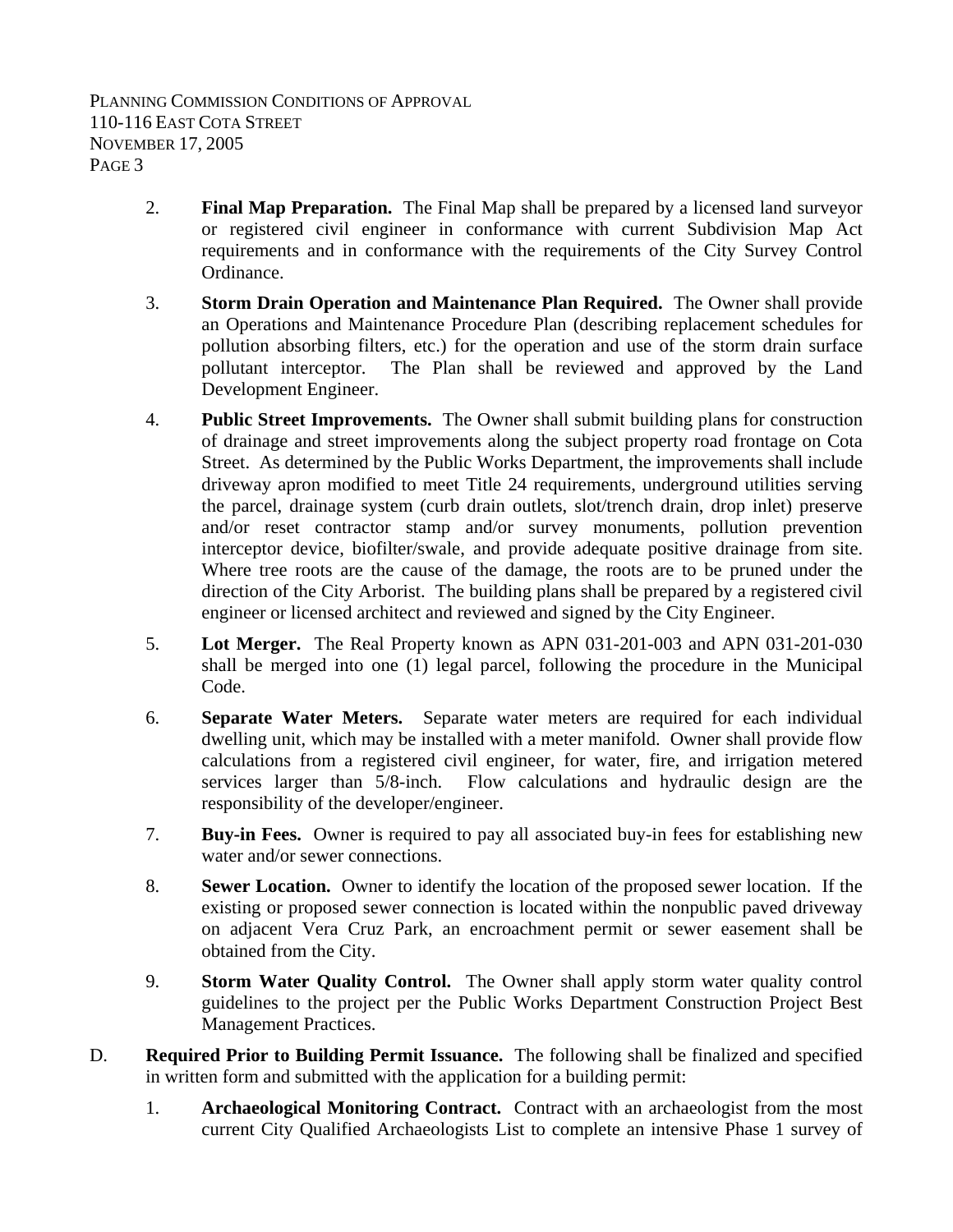### PLANNING COMMISSION CONDITIONS OF APPROVAL 110-116 EAST COTA STREET NOVEMBER 17, 2005 PAGE 4

the entire ground surface of the property once the pavement has been removed and the site cleared, as indicated in the Phase 1 Archaeological Resources Report prepared for this site by Stone Archaeological Consulting, dated November 2003. The contract shall be subject to the review and approval of the Environmental Analyst.

The archaeologist's monitoring contract shall include the following provisions:

 If no cultural remains are identified during the ground inspection, only proposed excavation along the southern project boundary in the vicinity of the outhouse indicated on the 1892 Sanborn Fire Insurance Map shall be monitored to at least a 3-foot depth below grade.

 If prehistoric or historic cultural remains are identified during the Phase 1 survey, an Extended Phase 1 investigation (shovel test pits or controlled backhoe trenching) shall be performed to identify the integrity and spatial extent of the cultural deposit. If the remains appear to be potentially significant, a Phase 2 significance assessment shall be performed, pursuant to the City's MEA criteria, to determine any further treatment.

 If cultural resources are encountered or suspected, work shall be halted or redirected immediately and the City Environmental Analyst shall be notified. The archaeologist shall assess the nature, extent and significance of any discoveries and develop appropriate management recommendations for archaeological resource treatment, which may include, but are not limited to, redirection of grading and/or excavation activities, consultation and/or monitoring with a Barbareño Chumash representative from the most current City Qualified Barbareño Chumash Site Monitors List, etc.

 If the discovery consists of possible human remains, the Santa Barbara County Coroner shall be contacted immediately. If the Coroner determines that the remains are Native American, the Coroner shall contact the California Native American Heritage Commission. A Barbareño Chumash representative from the most current City Qualified Barbareño Chumash Site Monitors List shall be retained to monitor all further subsurface disturbance in the area of the find. Work in the area may only proceed after the Environmental Analyst grants authorization.

If the discovery consists of possible prehistoric or Native American artifacts or materials, a Barbareño Chumash representative from the most current City Qualified Barbareño Chumash Site Monitors List shall be retained to monitor all further subsurface disturbance in the area of the find. Work in the area may only proceed after the Environmental Analyst grants authorization.

2. **Neighborhood Notification Prior to Construction.** At least twenty (20) days prior to commencement of construction, the contractor shall provide written notice to all property owners, businesses and residents within 450 feet of the project area. The notice shall contain a description of the project, the construction schedule, including days and hours of construction, the name and phone number of the Contractor(s), site rules and Conditions of Approval pertaining to construction activities and any additional information that will assist the Building Inspectors, Police Officers and the public in addressing problems that may arise during construction. The language of the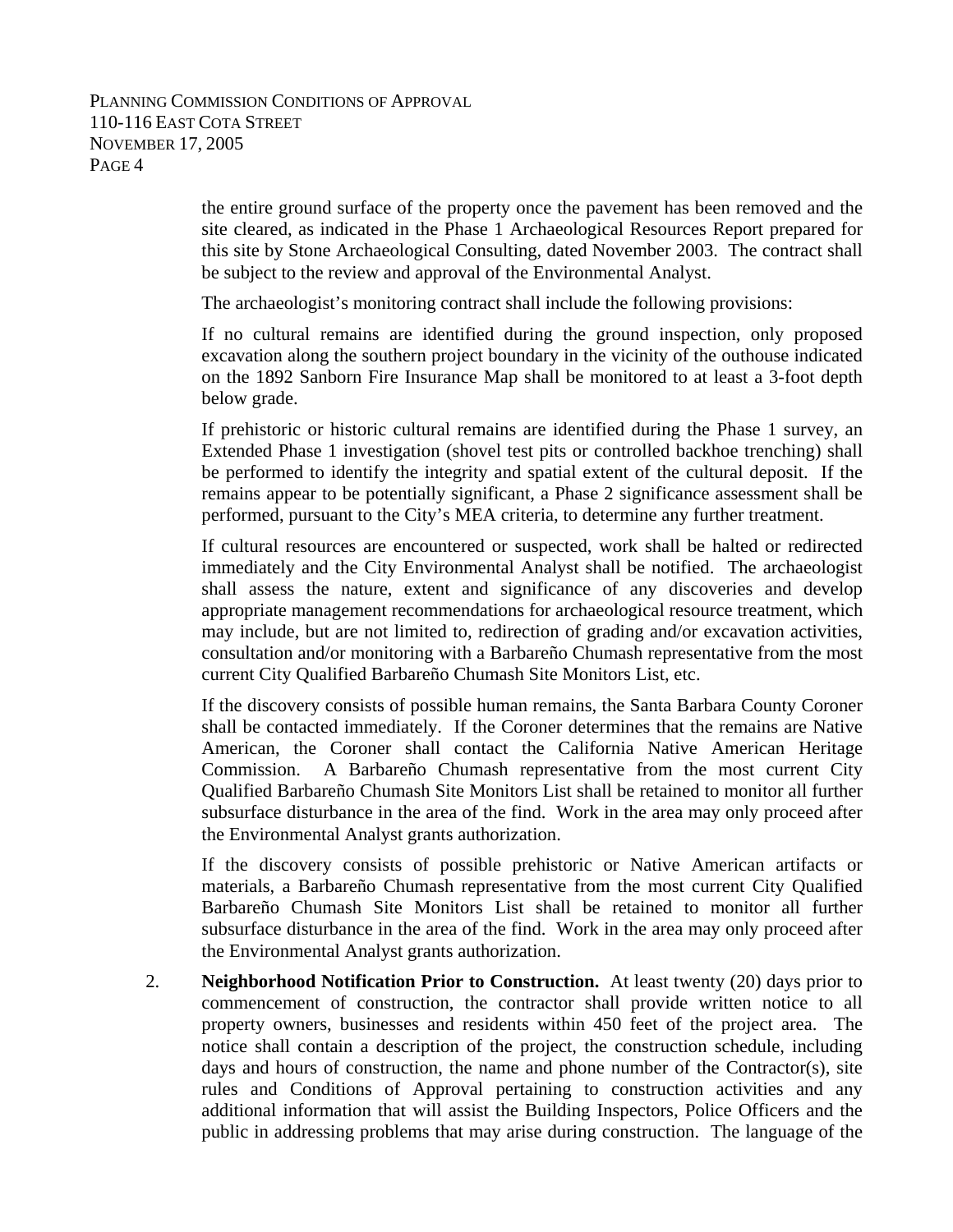notice shall be reviewed and approved by the City Planning Division prior to being distributed.

- 3. **Pre-Construction Conference.** Prior to commencement of construction, a construction conference shall be held, which shall be scheduled by the General Contractor. The conference shall include representatives from the Public Works Department Engineering and Transportation Divisions, Building Division, Planning Division, the Property Owner, Architect, Contractor and Subcontractor(s).
- 4. **Construction Staging Plan.** A construction staging plan shall be submitted and implemented, subject to review and approval by the Transportation, Operations and Parking Manager, in consultation with Community Development and Fire Department staff. At a minimum, said plan shall identify the main stages of construction, including but not limited to: excavation; foundation; construction of walls, interior components and roof; and finish work. Necessary night work shall be identified and justification for such activities outlined. For each construction stage, identify required street closures (including loss of on-street parking), pedestrian detours, location of construction worker parking, emergency access, proposed use of private property, and other information determined to be necessary by the City. Closures of any portion of Cota Street, Vera Cruz Park, or any public right-of-way shall be shown, including timing, duration, extent and pedestrian and emergency access. Closure of any public right-of-way shall require an encroachment permit issued by the City, subject to applicable terms and conditions. The plan shall also include public notification procedures and any necessary detour sign design, wording and locations.
- E. **Building Permit Plan Requirements.** The following requirements shall be incorporated into the construction plans submitted to the Building & Safety Division with applications for building permits. All of these construction requirements shall be carried out in the field and completed prior to the issuance of a Certificate of Occupancy:
	- 1. **Commercial Dumpsters.** Commercial dumpsters, including an area for recycling containers, shall be provided as approved by the ABR.
	- 2. **Demolition/Construction Materials Recycling.** Recycling and/or reuse of demolition/construction materials shall be carried out and containers shall be provided on site for that purpose in order to minimize construction-generated waste conveyed to the landfill. Special attention shall be paid to the location of such materials due to the close proximity to the park.
	- 3. **Construction-Related Truck Trips.** Construction-related truck trips shall not be scheduled during peak hours  $(7:00 \text{ a.m. to } 9:00 \text{ a.m. and } 4:00 \text{ p.m. to } 6:00 \text{ p.m.})$  to help reduce truck traffic on adjacent streets and roadways.
	- 4. **Haul Routes.** The haul route(s) for all construction-related trucks, three tons or more, entering or exiting the site, shall be approved by the Transportation Operations Manager.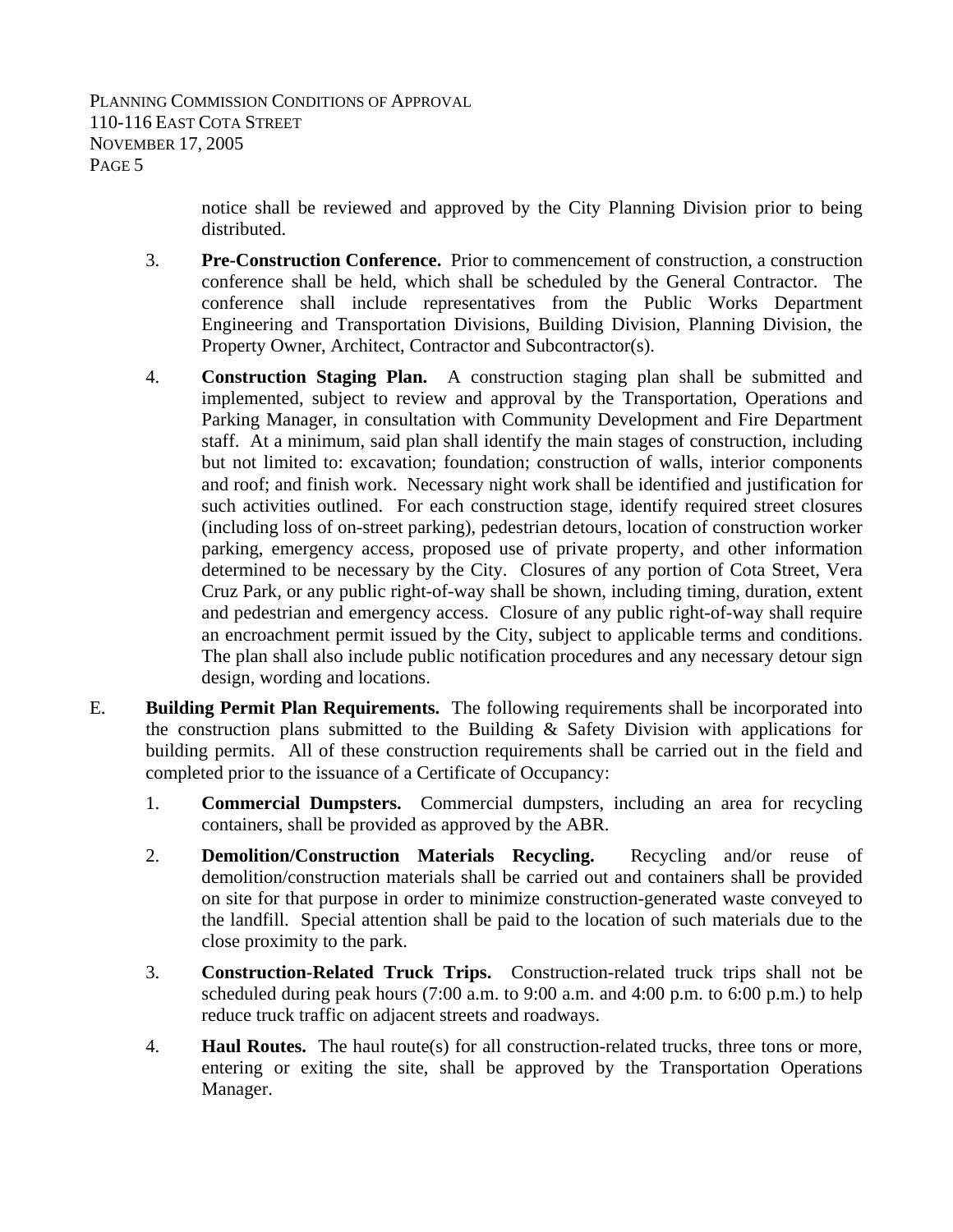5. **Construction Hours.** Construction (including preparation for construction work) is prohibited before 8:00 a.m. and after 5:00 p.m., Monday through Friday, and all day on Saturdays, Sundays and holidays observed by the City of Santa Barbara as shown below:

| New Year's Day                | January $1st$ *                      |
|-------------------------------|--------------------------------------|
| Martin Luther King's Birthday | $3rd$ Monday in January              |
| Presidents' Day               | 3 <sup>rd</sup> Monday in February   |
| <b>Memorial Day</b>           | Last Monday in May                   |
| Independence Day              | July $4^{\text{th}}*$                |
| Labor Day                     | 1 <sup>st</sup> Monday in September  |
| Thanksgiving Day              | 4 <sup>th</sup> Thursday in November |
| Following Thanksgiving Day    | Friday following Thanksgiving Day    |
| Christmas Day                 | December $25^{\text{th}_{*}}$        |

 \*When a holiday falls on a Saturday or Sunday, the preceding Friday or following Monday, respectively, shall be observed as a legal holiday.

- 6. **Construction Parking/Storage.** Construction parking and storage shall be provided as follows:
	- a. During construction, free parking spaces for construction workers shall be provided on-site or off-site in a location subject to the approval of the Streets, Parking, and Transportation Operations Manager.
	- b. On-site or off-site storage shall be provided for construction materials and equipment.
	- c. Storage of construction materials within the public right-of-way is prohibited without an encroachment permit issued by the City.
	- d. (Free) off-site parking for construction workers and off-site storage for materials and equipment shall be provided (during phases of the construction when it cannot be accommodated on-site). The location of this off-site area shall be subject to the approval of the Community Development Director.
- 7. **Water Sprinkling During Grading.** During site grading and transportation of fill materials, regular water sprinkling shall occur using reclaimed water whenever the Public Works Director determines that it is reasonably available. During clearing, grading, earth moving or excavation, sufficient quantities of water, through use of either water trucks or sprinkler systems, shall be applied to prevent dust from leaving the site. Each day, after construction activities cease, the entire area of disturbed soil shall be sufficiently moistened to create a crust.

Throughout construction, water trucks or sprinkler systems shall also be used to keep all areas of vehicle movement damp enough to prevent dust raised from leaving the site. At a minimum, this will include wetting down such areas in the late morning and after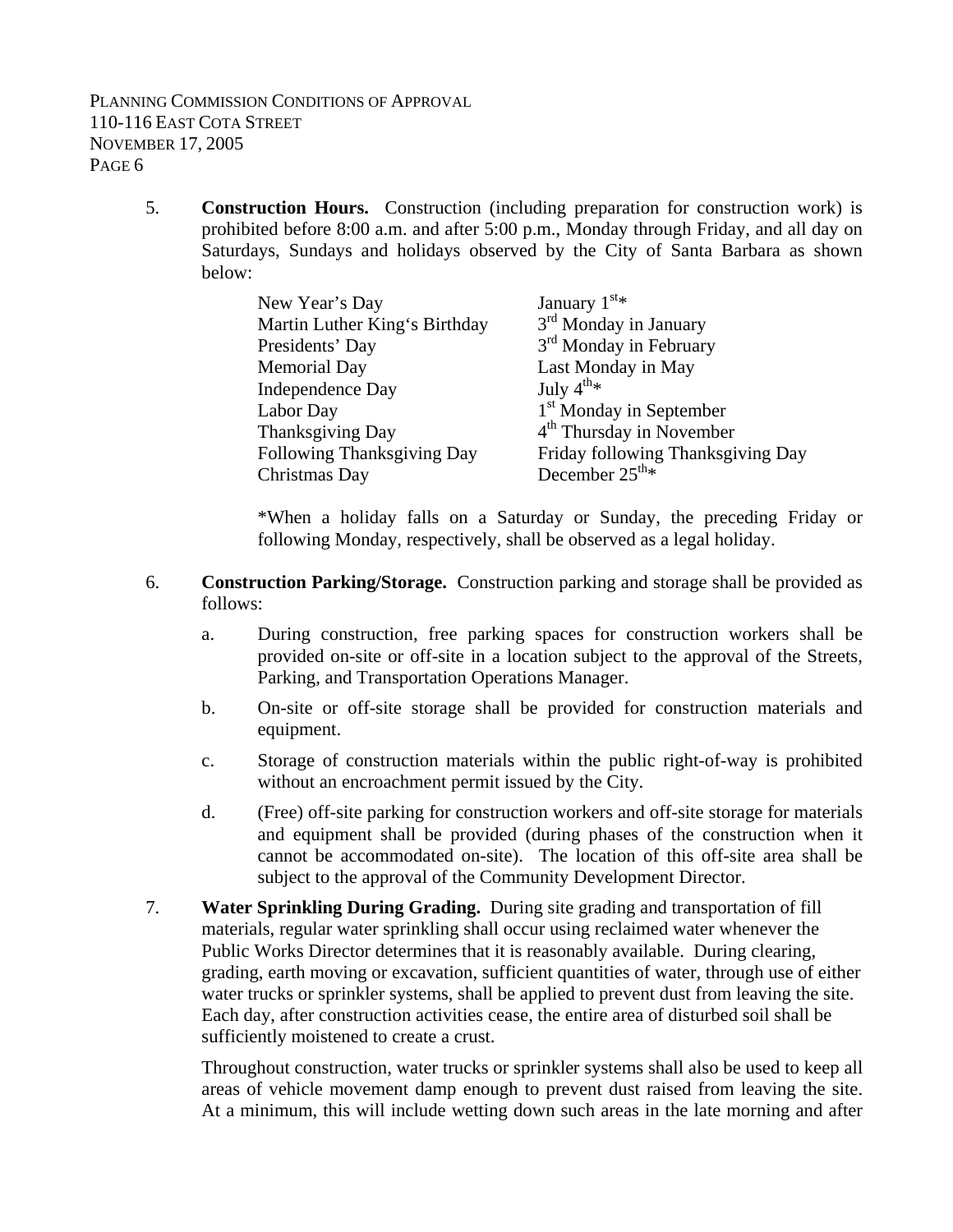work is completed for the day. Increased watering frequency will be required whenever the wind speed exceeds 15 mph.

- 8. **Covered Truck Loads.** Trucks transporting fill material to and from the site shall be covered from the point of origin.
- 9. **Expeditious Paving.** All roadways, driveways, sidewalks, etc., shall be paved as soon as possible. Additionally, building pads shall be laid as soon as possible after grading unless seeding or soil binders are used.
- 10. **Construction Contact Sign.** Immediately after building permit issuance, signage shall be posted at the points of entry to the site that list the contractor(s) name, contractor(s) telephone number, work hours and site rules to assist Building Inspectors and Police Officers in the enforcement of the conditions of approval.
- 11. **Construction Equipment Maintenance.** All construction equipment, including trucks, shall be professionally maintained and fitted with standard manufacturers' muffler and silencing devices.
- 12. **Conditions on Plans/Signatures.** All Planning Commission Conditions of Approval shall be provided on a full size drawing sheet as part of the drawing sets. A statement shall also be placed on the above sheet as follows: The undersigned have read and understand the above conditions, and agree to abide by any and all conditions which is their usual and customary responsibility to perform, and which are within their authority to perform.

| <b>Property Owner</b> |      | Date        |
|-----------------------|------|-------------|
|                       |      |             |
| Contractor            | Date | License No. |
|                       |      |             |
| Architect             | Date | License No. |
|                       |      |             |
| Engineer              | Date | License No. |

- H. **Prior to Certificate of Occupancy.** Prior to issuance of the Certificate of Occupancy, the Owner of the Real Property shall complete the following:
	- 1. **Repair Damaged Public Improvements.** Repair any damaged public improvements (curbs, gutters, sidewalks, etc.) subject to the review and approval of the Public Works

Signed: